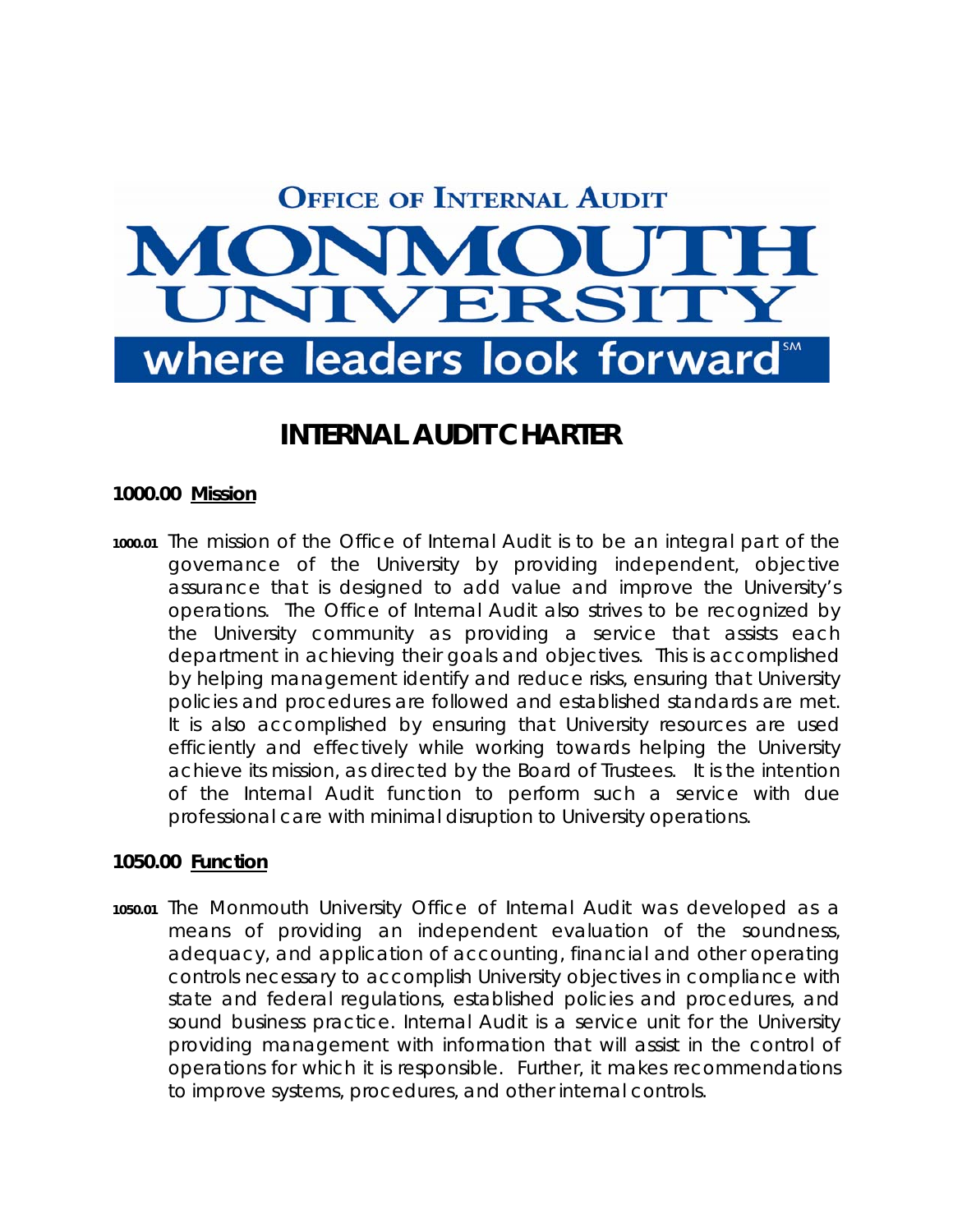#### **1100.00 Responsibility and Authority**

- **1100.01** The Internal Audit function was established with the concurrence of the Monmouth University Board of Trustees and derives its authority directly from the Audit Committee. The Internal Audit function is as a component of the Office of the General Counsel and reports administratively to the Vice President and General Counsel, and functionally to the Audit Committee. The scope of Internal Audit's responsibility is defined within this policy and has been approved by the Vice President and General Counsel.
- **1100.02** The Internal Audit staff is authorized to conduct a comprehensive internal audit program within the institution and is responsible for keeping the Office of the General Counsel informed of unusual transactions or other matters of significance covered in an audit report. In accomplishing these activities, the Internal Audit staff is authorized to have free and unrestricted access to all University records (either manual or electronic), physical properties, and personnel relevant to a review.

#### **1150.00 Independence**

**1150.01** In order to maintain independence and objectivity, the Internal Audit function has no direct responsibility or any authority over the activities or operations that are subject to review, nor should Internal Audit develop and install procedures, prepare records, or engage in activities that would normally be subject to review. However, the Internal Audit staff may be consulted when new systems or procedures are designed to ensure they adequately address internal controls.

#### **1200. 00 Objectivity**

**1200.01** Internal Audit is a service function organized and operated primarily for the purpose of conducting audits, in accordance with professional standards. The evidential matter gathered from these audits forms the basis for furnishing opinions and other relevant information to affected members of senior management, the Vice President of General Counsel, the President and the Audit Committee.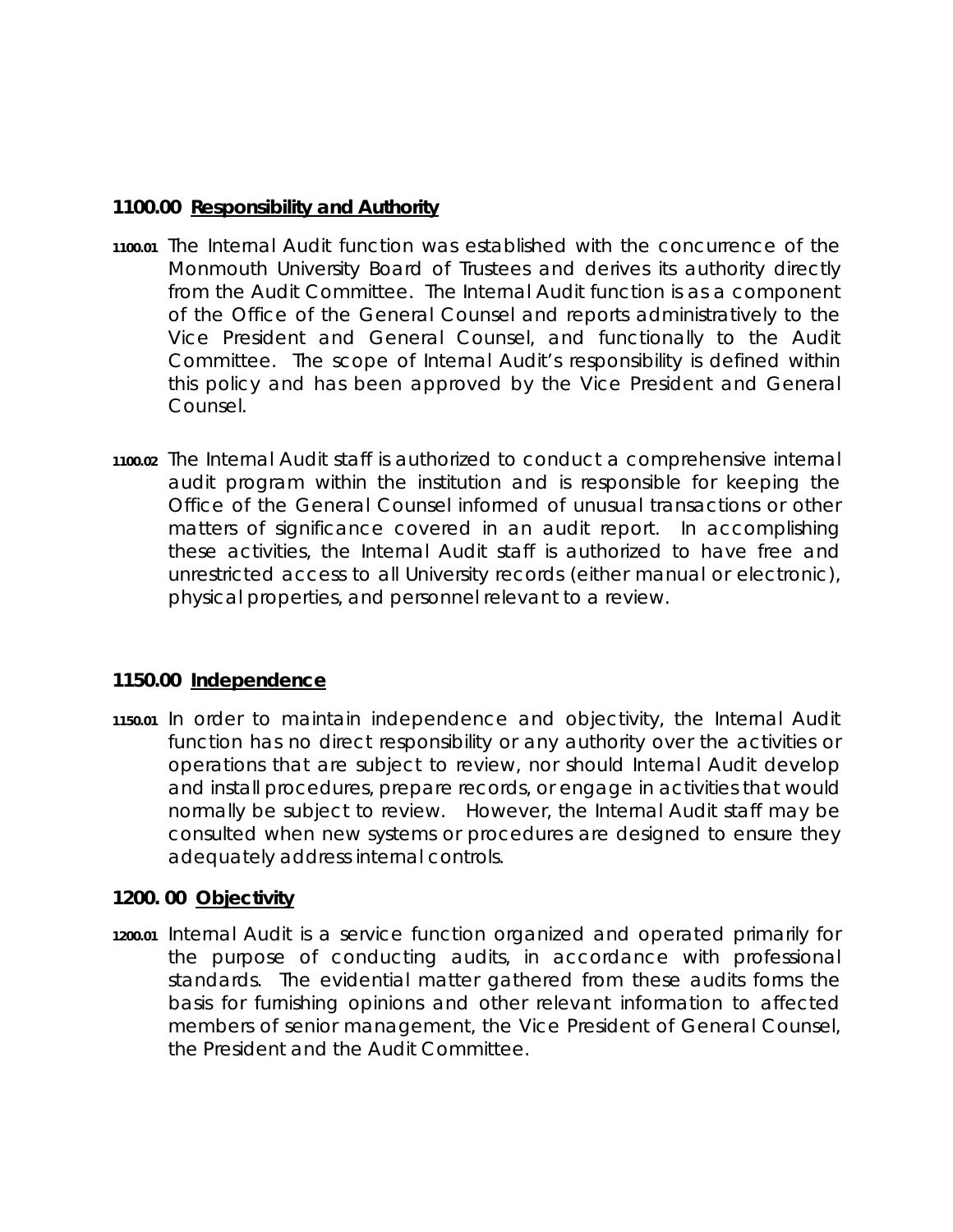#### **1200.00 Objectivity** *(continued)*

**1200.02** Opinions and other information furnished may attest to the adequacy of internal control, the degree of compliance with established policies and procedures, and/or their effectiveness and efficiency in achieving organizational objectives. The Internal Auditor may also recommend cost effective courses of action for management to consider in eliminating unnecessary risks that may have been identified during an audit.

### **1250.00 Confidentiality**

- **1250.01** All information obtained during an internal audit is deemed confidential unless otherwise instructed. It is understood that certain items are confidential in nature and special arrangements may be required when examining and reporting on such items. Internal Audit will handle all information obtained during a review in the same prudent manner as the custodian of such information. Internal audit respects the value and ownership of information they receive and will not disclose information without appropriate authority unless there is a legal or professional obligation to do so.
- **1250.02** Audit reports are considered highly confidential. They are distributed to the respective area Vice President, the Vice President and General Counsel, the President of the University, and the Audit Committee. Other individuals interested in the audit report may gain access by contacting the Director of Internal Audit, with the approval of the appropriate area Vice President.
- **1250.03** The Internal Audit staff is expected to remain prudent with all information obtained during the course of an audit. When discussing matters pertaining to an audit or any other University matters, the Internal Audit staff is to always remain discreet and be certain to limit those conversations exclusively to appropriate University personnel. The Internal Audit staff has an obligation to never indiscreetly discuss any information obtained during the course of audit assignments, or as a member of the Office of General Counsel, whether within or outside of the University.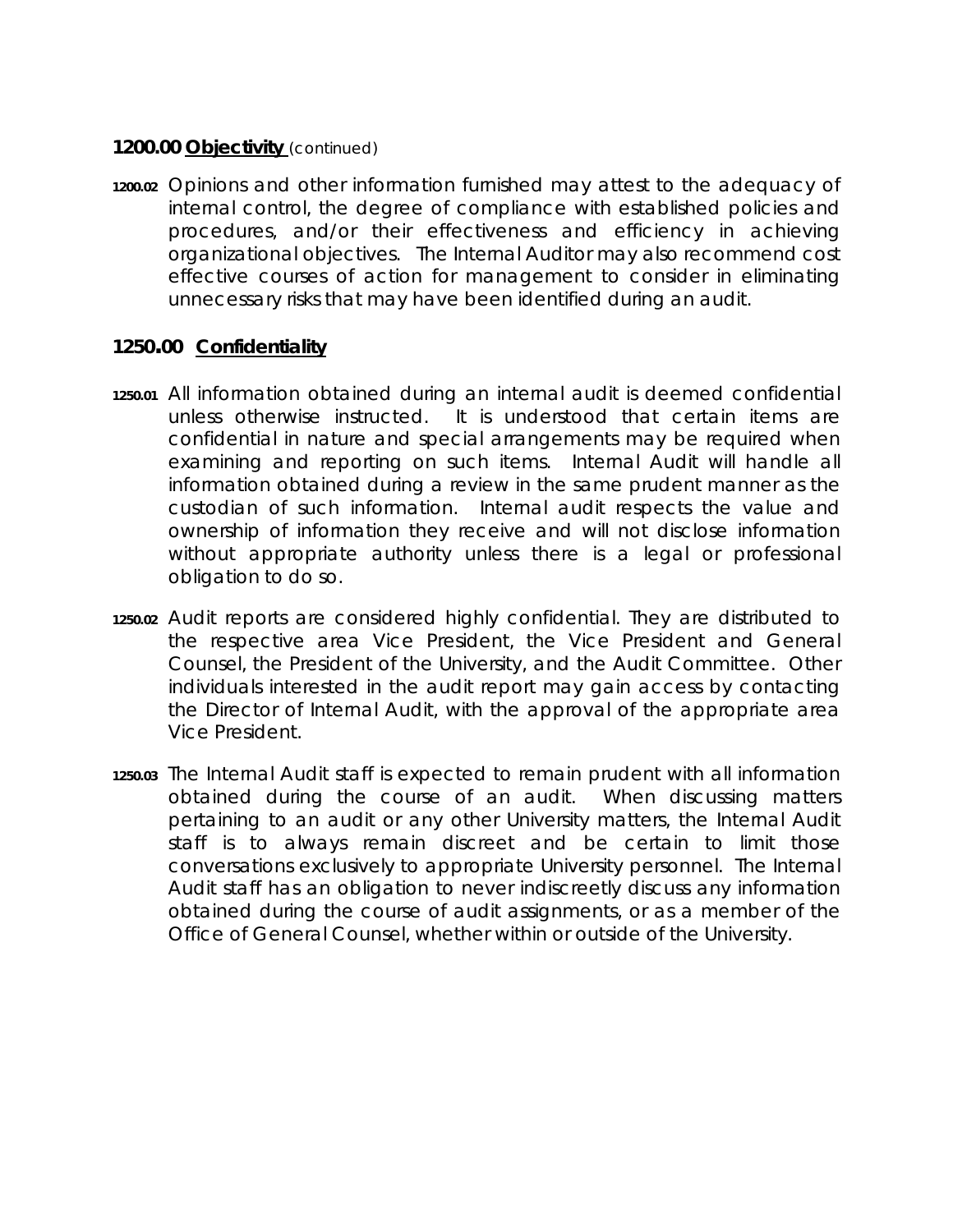#### **1300.00 Code of Ethics**

**1300.01** The Internal Audit staff shall subscribe to the Code of Ethics established by the Institute of Internal Auditors, as well as adhere to the policies set forth by the management of Monmouth University. In addition, the Internal Audit staff will uphold the following:

> *a) Integrity* – Establish trust and thus provide the basis for reliance on the judgment of Internal Audit. Remain tactful, honest, objective, diligent and credible in all relationships as a representative of Monmouth University.

> *B) Objectivity* **-** Exhibit the highest level of professional objectivity in gathering, evaluating, and communicating information about the area being examined. Make balanced assessments of all the relevant circumstances and do not become unduly influenced by individual interests or by others in forming judgments.

> *c) Confidentiality* **-** Respect the value and ownership of information they receive. Do not disclose information without appropriate authority unless there is a legal or professional obligation to do so.

> *d) Competency* **-** Apply the knowledge, skills, and experience needed in the performance of internal auditing services and continually improve their proficiency and the effectiveness and quality of their services.

#### **1350.00 Standards of Conduct**

**1350.01** Internal Audit will adhere to the following Standards of Conduct:

 *a) Service –* Preserve a commitment to carry out all responsibilities with an attitude of service toward University management while maintaining a sincere, dignified and caring attitude,

 *b) Excellence* – Uphold a high standard of service and a commitment to quality in performing all projects,

 *c) Leadership* – Provide noteworthy examples which emphasize high ethical and moral standards,

 *d) Professionalism* - Conduct business in a manner that reflects favorably on the individual auditor, the Office of the General Counsel, and the University. Exercise skill, integrity, maturity and tact in all relations.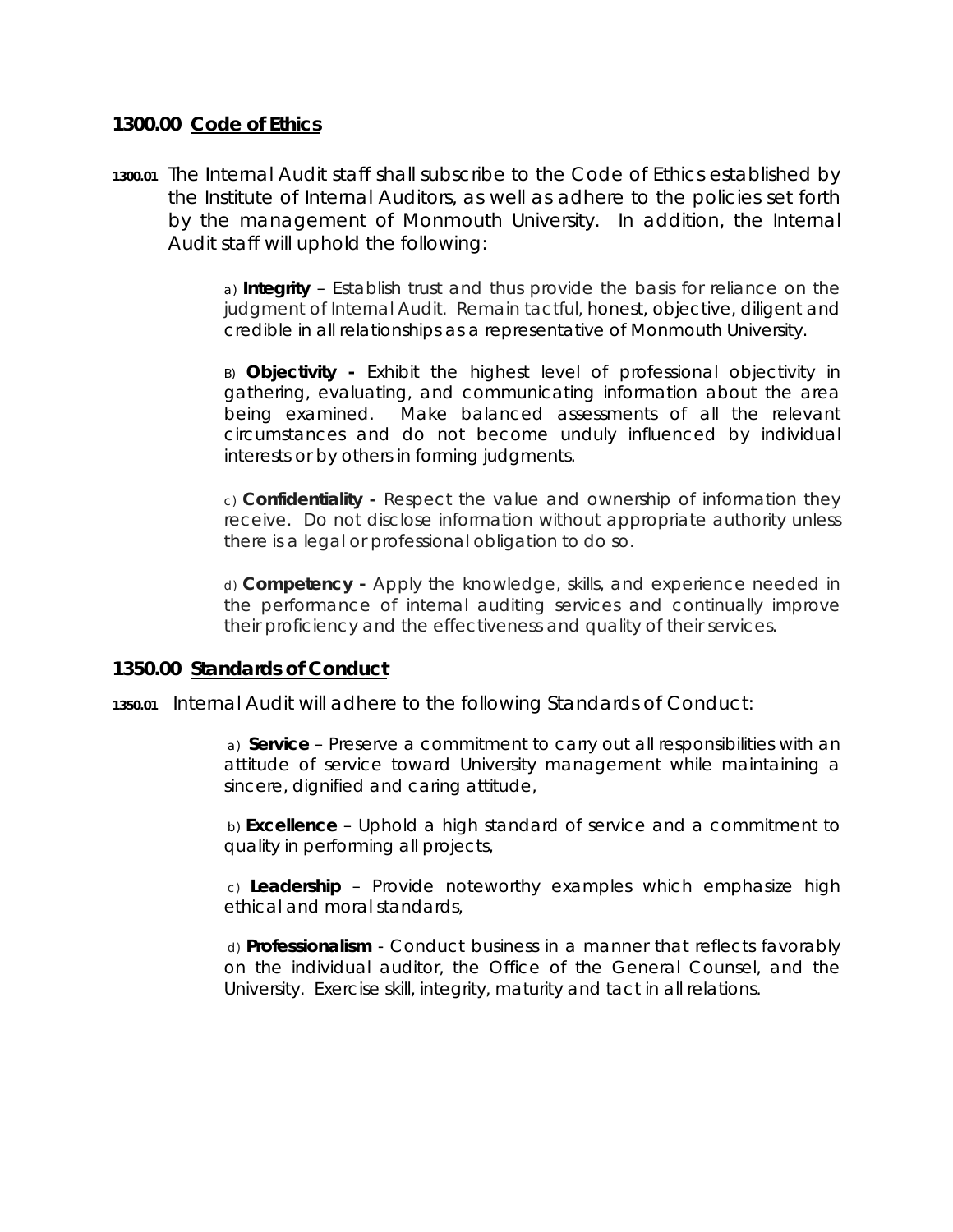#### **1400.00 Scope of the Internal Audit Function**

- **1400.01** While carrying out their duties, the Internal Audit staff is responsible for utilizing a systematic, disciplined approach to evaluating and improving the effectiveness of internal controls and is to include the following:
- **1400.02** Developing and maintaining a comprehensive audit program necessary to ensure compliance with accounting standards, policies, and procedures necessary to safeguard University assets.
- **1400.03** Communicating the results of audits and reviews by preparing timely reports, including recommendations for modifications of management practices, fiscal policies, and accounting procedures as justified by audit findings.
- **1400.04** Establishing and maintaining a quality assurance program to evaluate the operations of Internal Audit. Such a program should include the following topics: uniformity of work paper preparation; audit sampling; work paper review; report preparation and review; report communication and issuance; and record retention.

# **1450.00 Responsibility for Detection of Errors or Irregularities**

- **1450.01** The management of the University is responsible for establishing and maintaining controls to discourage perpetuation of fraud. Internal Audit is responsible for examining and evaluating the adequacy and effectiveness of those controls. Audit procedures alone, are not designed to guarantee the detection of fraud.
- **1450.02** The Internal Audit staff does have a professional responsibility to conduct areas of review with an attitude of professional skepticism, recognizing that the application of internal auditing procedures may produce evidential matter indicating the possibility of errors or irregularities.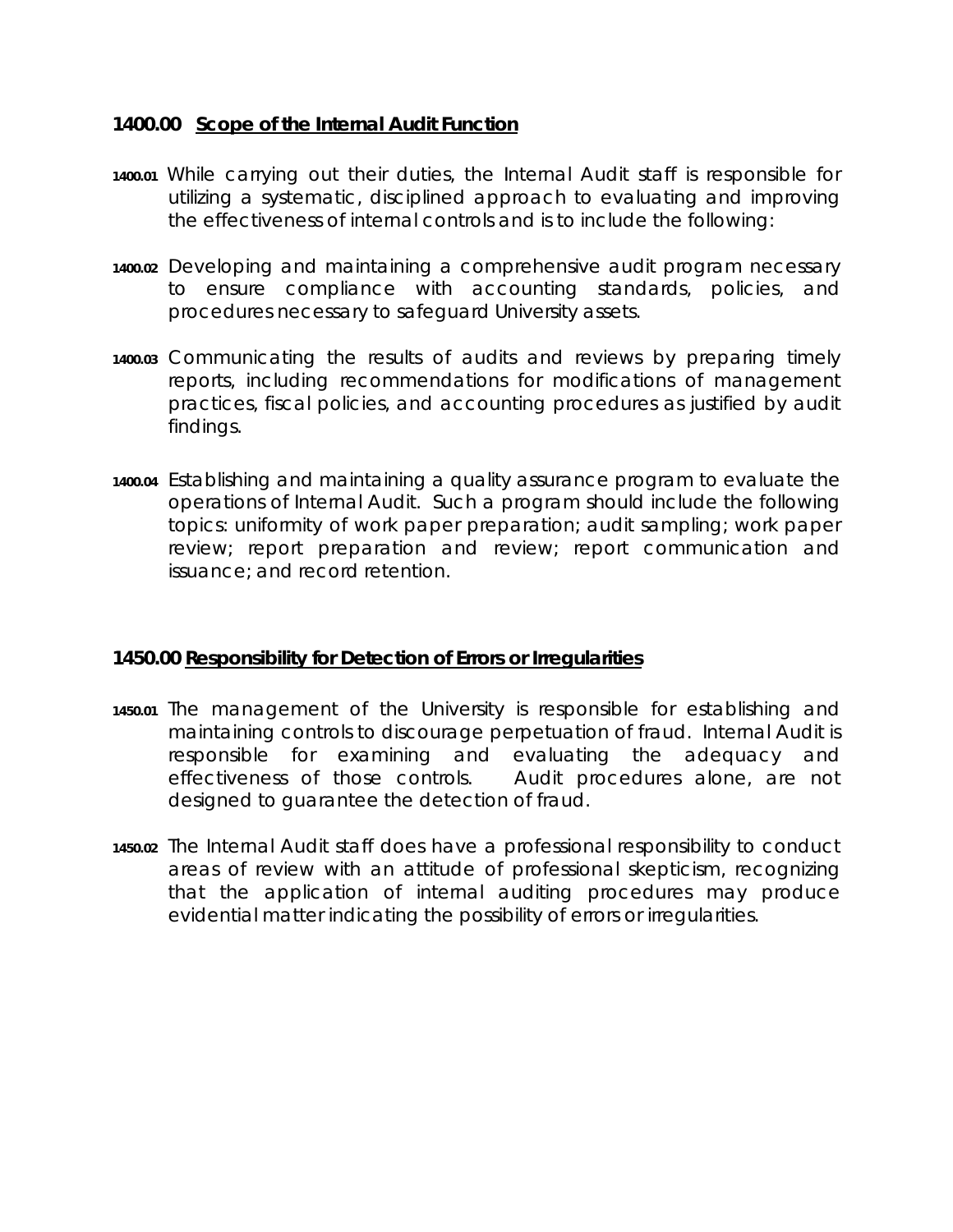#### **1450.00 Responsibility for Detection of Errors or Irregularities** *(continued)*

- **1450.03** An *error* is an unintentional mistake in financial statements which includes mathematical or clerical mistakes in the underlying records and accounting data from which the financial statements or other reports were prepared, mistakes in the application of accounting principles and oversight, or misinterpretation of facts that existed at the time the reports were prepared.
- **1450.04** An *irregularity* is an intentional distortion of financial statements or other reported data, or the misappropriation of assets.
- **1450.05** The attitude of professional skepticism must be based on the auditor's consideration of the degree of internal control within the area under review, the results of review procedures, and the circumstances that raise questions concerning the integrity of management in the area under review.
- **1450.06** If the Director of Internal Audit believes that a material error or an irregularity exists in an area under review or in any other area of the University, the implications of such an error or irregularity and its disposition should be reviewed with the Vice President and General Counsel. As soon as it has been determined that an irregularity does exist, the Director of Internal Audit will notify the Vice President and General Counsel that an irregularity has been found and the audit steps needed to determine the extent of the problem noted.

# **1500.00 Services Provided by Internal Audit**

**1500.01** Internal Audit's primary activity that will assist in fulfilling its mission is the implementation of a program of regular audits of the University's business operations as outlined below. However, the complete range of service provided by the Internal Audit function also may include regulatory compliance matters or special projects and consultations as directed by the Vice President and General Counsel.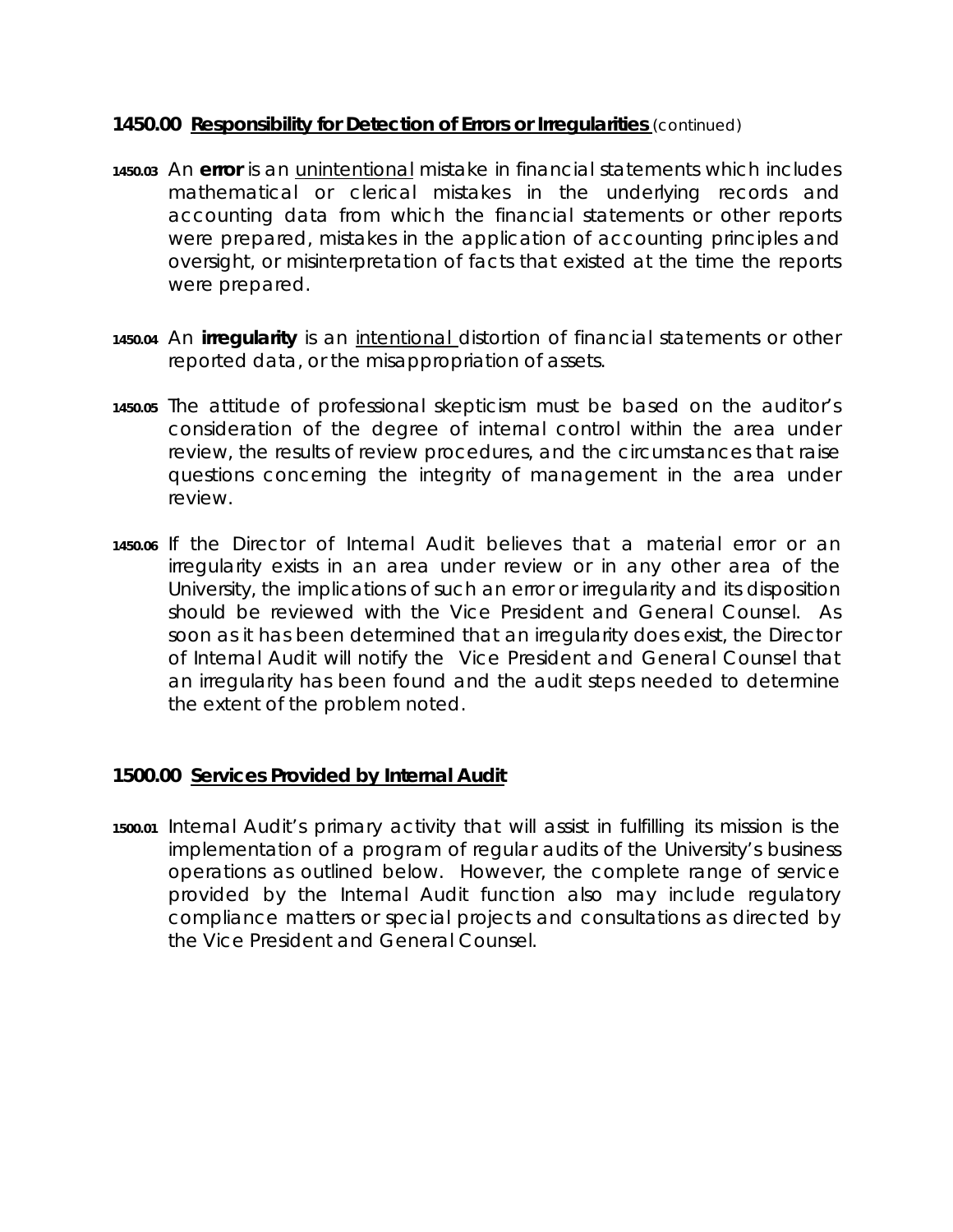#### **1500.00 Services Provided by Internal Audit** *(continued)*

**1500.02** *a) Operational Audits*: Operational audits consist of critical reviews of operating processes and procedures, and internal controls that mitigate area-specific risks. These audits examine the use of resources to determine if they are being used in the most effective and efficient manner to fulfill the University's mission and objectives.

> *b) Compliance Audits:* These audits determine the degree to which areas within the University adhere to mandated Federal, State, and University policies and practices. Other regulatory agencies are also included within compliance audits (e.g., NCAA, EPA). Recommendations usually require improvements in processes and controls used to ensure compliance with regulations.

> *c) Financial Audits***:** These audits review accounting and financial transactions to determine if commitments, authorizations, and receipt and disbursement of funds are properly and accurately recorded and reported. This type of audit also determines if there are sufficient controls over cash and other assets and that adequate process controls exist over the acquisition and use of resources. Unlike external financial audits, internal financial audits do not prepare or express professional opinions on the financial statements fairness.

> *d) Investigative Audits*: These audits are conducted to determine existing control weaknesses, assist in determining the amount of loss, and recommending corrective measures to prevent subsequent reoccurrence. Internal Audit will also work with outside agencies to determine whether misconduct occurred at Monmouth University. These types of investigations can encompass misuse of University funds or assets, potential fraud, or potential conflicts of interest.

> *e) Technology Audits:* Technology audits are usually comprised of control reviews of disaster recovery plans, system back-up procedures, and general security of data and of the physical plant. The purpose of these audits is to evaluate the accuracy, effectiveness and efficiency of the University's electronic and information processing systems.